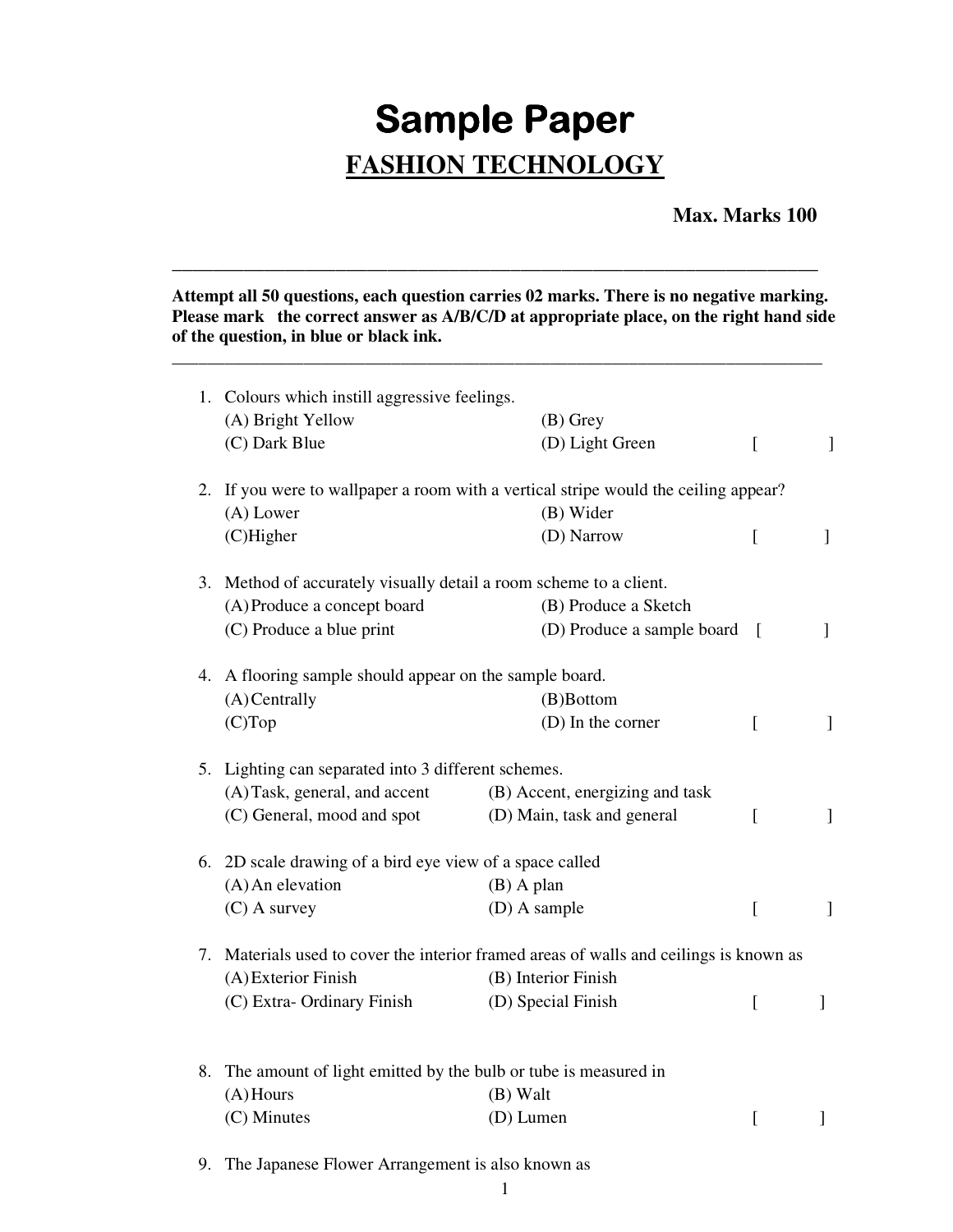| (A) Line arrangement                                                                                      | (B) Mass arrangement                                                                      |          |                |
|-----------------------------------------------------------------------------------------------------------|-------------------------------------------------------------------------------------------|----------|----------------|
| (C) Line and mass both                                                                                    | (D) Ikebana                                                                               | L        | $\overline{1}$ |
| 10. Is Vastu related to any religion                                                                      |                                                                                           |          |                |
| $(A)$ Muslim                                                                                              | $(B)$ Hindu                                                                               |          |                |
| (C) Christian                                                                                             | (D) None                                                                                  | $\Gamma$ | 1              |
| 11. Interior designing is fundamentally related to                                                        |                                                                                           |          |                |
| (A) Use and Economy                                                                                       | (B) Beauty                                                                                |          |                |
| (C) Expressiveness                                                                                        | (D) All of the above                                                                      | L        | $\mathbf{I}$   |
|                                                                                                           | 12. While decorating a room pictures needs to be hung low and as flat as possible but not |          |                |
| (A) Below eye level                                                                                       | (B) Above eye level                                                                       |          |                |
| (C) On the eye level                                                                                      | (D) None of the above                                                                     | L        | $\overline{1}$ |
|                                                                                                           | 13. A governmental process and specifications which limits the use of property is termed  |          |                |
| as                                                                                                        | $(B)$ Zooming                                                                             |          |                |
| $(A)$ Zone valve                                                                                          | (D) Zero lot line                                                                         |          |                |
| $(C)$ Zone                                                                                                |                                                                                           | ſ        | 1              |
| 14. Name the person who invented wheel in 1666                                                            |                                                                                           |          |                |
| (A) Gilsac Newton                                                                                         | (B) Louis Le Vau                                                                          |          |                |
| (C) Francois Mansart                                                                                      | (D) Charles Le Bron                                                                       |          |                |
| 15. CDM stands for                                                                                        |                                                                                           |          |                |
|                                                                                                           | (A) Construction design management (B) Concept design management                          |          |                |
| (C) Construction demolition                                                                               | (D) Central design management                                                             | L        | $\mathbf{I}$   |
| 16. Objects are visible to use because of                                                                 |                                                                                           |          |                |
| $(A)$ Colour                                                                                              | (B) Texture                                                                               |          |                |
| $(C)$ Design                                                                                              | (D) Light                                                                                 |          |                |
| 17. Optical illusion in interiors is a trick played upon your                                             |                                                                                           |          |                |
| $(A)$ Fingers                                                                                             | (B) Eyes                                                                                  |          |                |
| (C) Hands                                                                                                 | (D) Ears                                                                                  | $\Gamma$ | 1              |
| 18. Things to be kept in minds while selecting a plot are                                                 |                                                                                           |          |                |
| (A) Geographical surroundings                                                                             | (B) Level of land                                                                         |          |                |
| (C) Roads around the plot                                                                                 | (D) All of above                                                                          | L        | $\mathbf{I}$   |
|                                                                                                           |                                                                                           |          |                |
| 19. The appropriate direction to sleep for a person<br>(A) Having legs towards east and head towards west |                                                                                           |          |                |
| (B) Having legs towards west and head towards east                                                        |                                                                                           |          |                |
| (C) Having legs towards north and head towards south                                                      |                                                                                           |          |                |
| (D) Having legs towards south and head towards north                                                      |                                                                                           | t        |                |
|                                                                                                           |                                                                                           |          |                |

2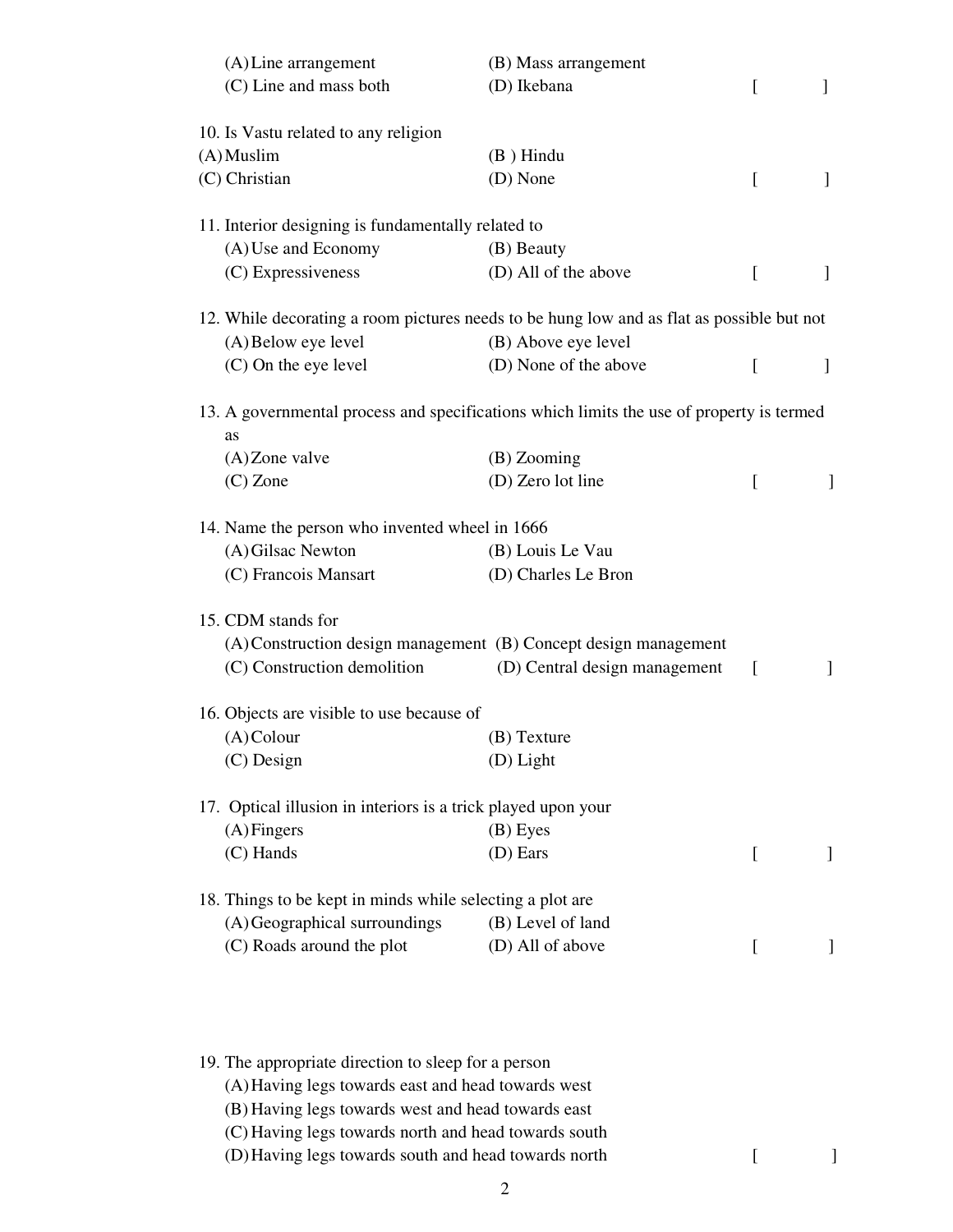| 20. In one wall kitchen the sink in located in                                                    |                                 |              |                          |
|---------------------------------------------------------------------------------------------------|---------------------------------|--------------|--------------------------|
| $(A)$ In the centre                                                                               | (B) The corner position         |              |                          |
| (C) Near the cooking area                                                                         | (D) Near the preparation area [ |              | 1                        |
| 21. Structural design is made by                                                                  |                                 |              |                          |
| (A) Size                                                                                          | $(B)$ Form                      |              |                          |
| (C) Colour and texture                                                                            | (D) All of above                | $\lceil$     | 1                        |
| 22. Heavy material is used for                                                                    |                                 |              |                          |
| $(A)$ Curtains                                                                                    | (B) Draperies                   |              |                          |
| $(C)$ Both                                                                                        | (D) None of the above           | $\sqrt{ }$   | 1                        |
| 23. Out of the following which of these is not principle of design                                |                                 |              |                          |
| $(A)$ Balance                                                                                     | (B) Harmony                     |              |                          |
| (C) Proportion                                                                                    | $(D)$ Line                      | $\lceil$     | 1                        |
| 24. The best location for bedroom                                                                 |                                 |              |                          |
| (A) The Northeast portion of the house                                                            |                                 |              |                          |
| (B) The Southeast portion of the house                                                            |                                 |              |                          |
| (C) The Southwest portion of the house                                                            |                                 |              |                          |
| (D) The Northwest portion of the house                                                            |                                 | $\Gamma$     | $\mathbf{1}$             |
| 25. What document is formulated by the designer after all the relevant information is<br>gathered |                                 |              |                          |
| $(A)$ A questionnaire                                                                             | (B) A design analysis           |              |                          |
| (C) A client brief                                                                                | $(D)$ A blue print              | $\Gamma$     | $\overline{\phantom{a}}$ |
| 26. An odhani with yellow background and central lotus motif with red colour is called            |                                 |              |                          |
| (A) Laharia                                                                                       | (B) Bandhani                    |              |                          |
| $(C)$ Pila                                                                                        | (D) None of above               | L            |                          |
| 27. Embroidery involves a simple running stitch known as                                          |                                 |              |                          |
| (A) Phulkari                                                                                      | (B) Chickenkari                 |              |                          |
| (C) Kantha                                                                                        | (D) All of above                | $\Gamma$     | 1                        |
|                                                                                                   |                                 |              |                          |
| 28. Sari has large flowing kalka motifs in the centre surrounded by narrow ornamental<br>borders  |                                 |              |                          |
| (A) Kangiveram                                                                                    | (B) Chanderi                    |              |                          |
| (C) Tangali                                                                                       | (D) Balucharri                  | $\Gamma$     | $\mathbf{I}$             |
|                                                                                                   |                                 |              |                          |
| 29. Yarn that normally have lower density                                                         |                                 |              |                          |
| (A) Stable fiber yarn                                                                             | (B) Filament yarn               |              |                          |
| $(C)$ A and B                                                                                     | (D) None of the above           | $\mathbf{I}$ |                          |

30. yarn fineness is typically described by terms such as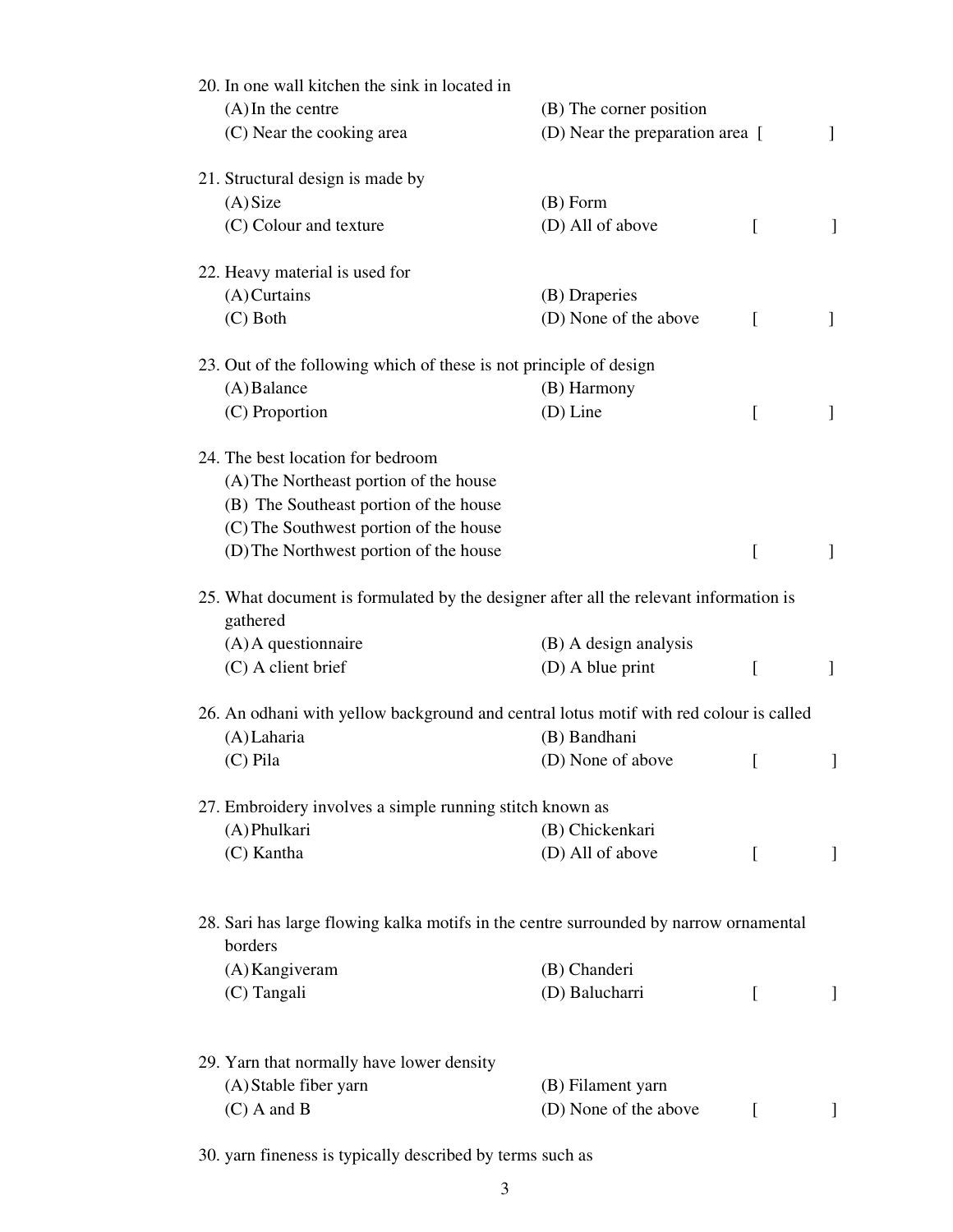| (A) Yarn Count                                                                               | (B) Yarn number      |                  |                |
|----------------------------------------------------------------------------------------------|----------------------|------------------|----------------|
| (C) Yarn Size                                                                                | (D) All of the above | $\Gamma$         | $\overline{1}$ |
|                                                                                              |                      |                  |                |
| 31. Study of textile puts emphasis on                                                        |                      |                  |                |
| $(A)$ Fibers                                                                                 | (B) Yarns            |                  |                |
| (C) Fabric Constructions and Finishes                                                        | (D) All of above     | $\Gamma$         | 1              |
|                                                                                              |                      |                  |                |
| 32. Wear resistance quality is measured through                                              |                      |                  |                |
| (A) Suitability                                                                              | (B) Durability       |                  |                |
| (C) Serviceability                                                                           | (D) None of above    | $\Gamma$         | T              |
| 33. Fabric made with ________________ fibers will drape more easily                          |                      |                  |                |
| $(A)$ Rough                                                                                  | $(B)$ Fine           |                  |                |
| $(C)$ Both                                                                                   | (D) None of above    | $\Gamma$         | 1              |
|                                                                                              |                      |                  |                |
| 34. It is the springiness of a mass of fiber or the ability of the fiber to come back to its |                      |                  |                |
| original volume after being compressed                                                       |                      |                  |                |
| (A) Elasticity                                                                               | (B) Flexibility      |                  |                |
| (C) Resiliency                                                                               | (D) Pliability       | ſ                | 1              |
|                                                                                              |                      |                  |                |
| 35. This test can be used to identify the chemical composition such as cellulose, protein    |                      |                  |                |
| etc.                                                                                         |                      |                  |                |
| $(A)$ Burning test                                                                           | (B) Feeling test     |                  |                |
| (C) Braking test                                                                             | (D) Oil test         | t                | $\mathbf{I}$   |
|                                                                                              |                      |                  |                |
| 36. __________ fibers are measured in inches or centimeters and range in length of 34 inch   |                      |                  |                |
| to 18 inch                                                                                   |                      |                  |                |
| $(A)$ Filament                                                                               | (B) Staple           |                  |                |
| $(C)$ Spun                                                                                   | (D) None of above    | I                | ]              |
| 37. ____________ fibers are made by uniting loose fibers into a uniform sheet                |                      |                  |                |
| $(A)$ Felt                                                                                   | (B) Knit             |                  |                |
| $(C)$ Laces                                                                                  | (D) Weave            | L                | ]              |
|                                                                                              |                      |                  |                |
| 38. Woven diagonal line pattern is found in                                                  |                      |                  |                |
| (A) Satin Weave                                                                              | (B) Sateen Weave     |                  |                |
| (C) Basket weave                                                                             | (D) Twill Weave      | $\Gamma$         | ]              |
|                                                                                              |                      |                  |                |
| 39. Kasuti is the embroidery of                                                              |                      |                  |                |
| (A) Karnataka                                                                                | (B) Manipur          |                  |                |
| (C) Bengal                                                                                   | (D) Rajasthan        | $\Gamma$         | ]              |
|                                                                                              |                      |                  |                |
|                                                                                              |                      |                  |                |
| 40. Yarn from the sheep is known as                                                          |                      |                  |                |
| $(A)$ Silk                                                                                   | (B)Cotton            |                  |                |
| $(C)$ Wool                                                                                   | (D)Rayon             | $\left[ \right]$ | 1              |
|                                                                                              |                      |                  |                |

41. Which is not the variety of dyeing